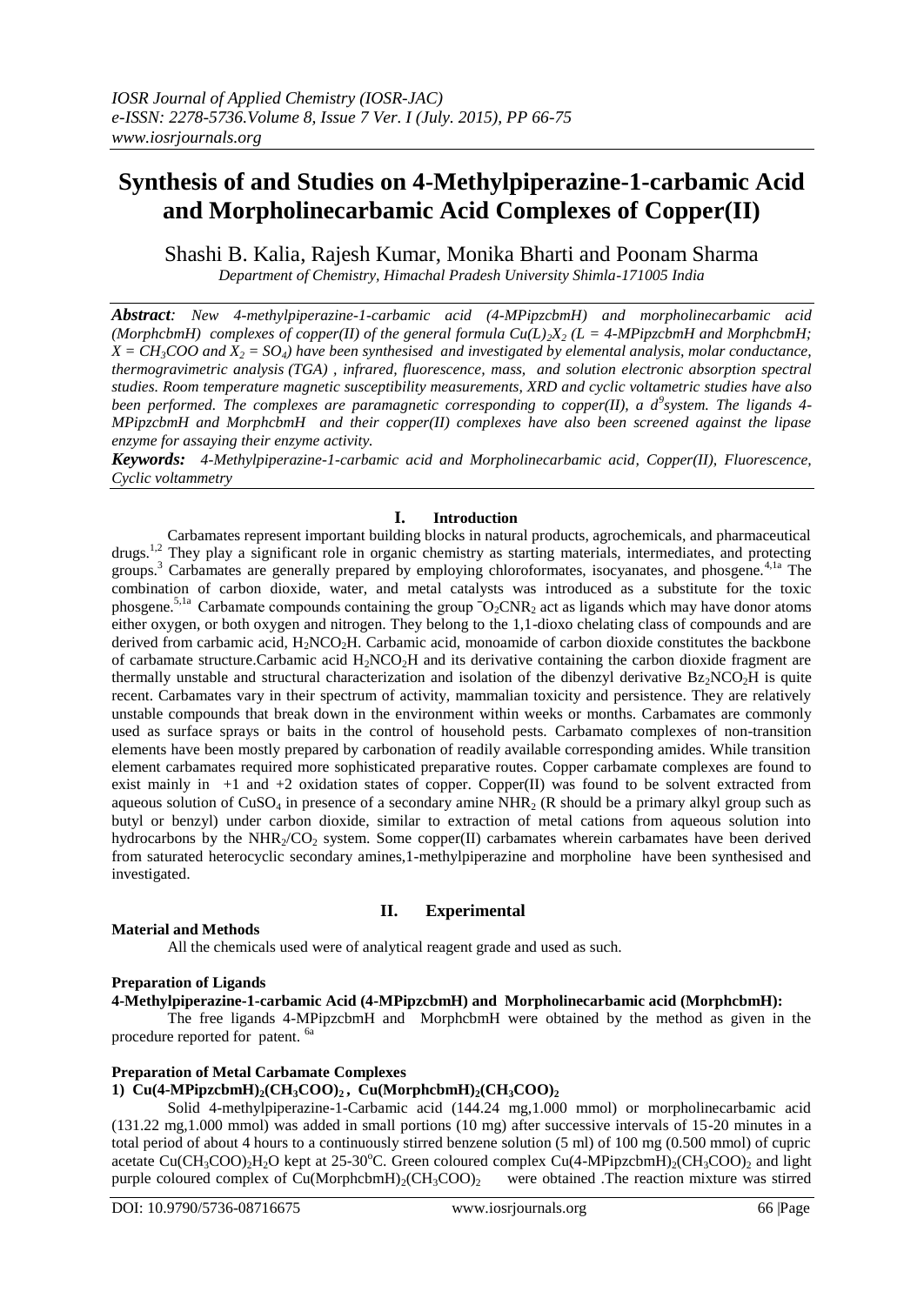for another one hour. Complex thus formed was centrifuged, washed with benzene using centrifugation technique and then dried in air. Final drying of sample was done by keeping it overnight in a calcium chloride desiccator.

# 2)  $Cu(4-MPipzcbmH)<sub>2</sub>SO<sub>4</sub>$ ,  $Cu(MorphcbmH)<sub>2</sub>SO<sub>4</sub>$

Methanolic solution (5ml) of CuSO<sub>4</sub>.5H<sub>2</sub>O. (86.70 mg, 0.347 mmol for 4-methylpiperazine-1carbamic acid or 95.31 mg,0.381 mmol for morpholinecarbamic acid) was prepared. To it was added with stirring 100mg of solid 4-methylpiperazine -1-carbamic acid (0.694mmol) or morpholinecarbamic acid (0.763 mmol ) in small portions (10mg) after successive intervals of 15-20 minutes in a total period of about 3 hours. The reaction was carried out at  $25{\text -}30^{\degree}$ C . A solid sky blue coloured product was obtained .It was centrifuged ,washed with methanol using centrifugation technique and dried in air. Final drying of the sample was done by keeping it overnight in a calcium chloride dessiccator.

# **Elemental analyses**

Carbon and hydrogen analyses were performed on an automatic Coleman-33 Analyser, while nitrogen was analysed by Kjeldahl"s method. Sulphur was determined gravimetrically as barium sulphate. Copper was estimated volumetrically by EDTA using Pyrocatechol violet indicator.

Cu(4-MPipzcbmH)2(CH3COO)<sup>2</sup>Analysis found: C 40.84, H 6.42, N 11.88, Cu 13.55,CH3COO 25.10%; Calculated for  $CuC_{16}H_{30} N_4O_8$ : C 40.89, H 6.38, N 11.92, Cu 13.52, CH<sub>3</sub>COO 25.13%. Reaction yield 85%. Decomposition temperature:  $156 \degree C$ .

 $Cu(4-MPipzcbmH)_{2}SO<sub>4</sub>$  Analysis found: C 32.22, H 5.38, N 12.55, S 7.11, Cu 14.22,%; Calculated for  $CuC_{12}H_{24}$  N<sub>4</sub>O<sub>8</sub>S: C 32.17, H 5.36, N 12.51, S 7.15, Cu 14.18%. Reaction yield 83%. Decomposition temperature: 147 <sup>0</sup>C.

Cu(MorphcbmH)<sub>2</sub>(CH<sub>3</sub>COO)<sub>2</sub> Analysis found: C 37.91, H 5.39, N 6.29, Cu 14.35, CH<sub>3</sub>COO 26.56%; Calculated for CuC<sub>14</sub>H<sub>24</sub>N<sub>2</sub>O<sub>10</sub>: C 37.88, H 5.41, N 6.31, Cu 14.31, CH<sub>3</sub>COO 26.60%. Reaction yield 84%. Decomposition temperature:  $108\text{ °C}$ .

Cu(MorphcbmH)2SO<sup>4</sup>Analysis found: C 28.51, H 4.30, N 6.60,S 7.62, Cu 15.10,%; Calculated for  $CuC_{10}H_{18}N_2O_{10}S$ : C 28.46, H 4.27, N 6.64, S 7.59 Cu 15.06% . Reaction yield 88%. Decomposition temperature: 115 <sup>0</sup>C.

## **Physical measurements**

Molar conductance measurements  $(10^{-3}$  M DMSO solutions) were made at room temperature using Elico Conductivity Bridge type CM-82T. Thermal analyses of the complexes were carried out on thermogravimetric analyzer (TGA)-Model 2950, Make-TA Instruments, USA and differential scanning calorimeter (DSC)—Model 2920, Make—TA Instruments, USA. The thermocouple used was Pt/Pt–Rh (10 %) with a temperature range of 20–800°C. Infrared spectra of complexes were recorded as KBr pellets on Nicolet 5700 FT Infrared Spectrophotometer in the  $4000-600$  cm<sup>-1</sup> region. While for  $600 - 200$  cm<sup>-1</sup> spectra were recorded as NaCl plates as windows. Fluorescence emission spectra of compounds were recorded on 10<sup>-3</sup> M DMSO solution using Perkin Elmer LS 55 spectrometer with scanning range from 200-900 nm. Mass spectra of complexes was recorded on an Agilent LCMS (6300) Ion-Trap mass spectrometer (mass range: 80-2200 m/z). Sample dissolved in DMSO (2 mg/10 ml) was introduced into Electron spray ionization (ESI) source through MS injection, using infusion method. Magnetic susceptibilities of the samples were measured on a Vibrating Sample Magnetometer PAR-155 (model-152) at the Institute Instrumentation Centre (IIC) of Indian Institute of Technology, Roorkee. The instrument was caliberated with  $Cu(OOCCH<sub>3</sub>)<sub>2</sub>$ .H<sub>2</sub>O, whose magnetic susceptibility at room temperature is known. Solution (DMSO) electronic absorption spectra of complexes, with solvent as reference, in quartz glass cells were recorded on Cary 100 Bio UV-Visible recording Spectrophotometer (range 200-900 nm) and Analytikjena Specord 200 UV-Visible recording Spectrophotometer (range 1100-200 nm). PXRD patterns were obtained using Bruker AXSd8 advance X-ray diffractometer with Mo-K<sub>a</sub> ( $\lambda$  = 0.7107 Å) and Cu-K<sub>a</sub> ( $\lambda$  = 1.54184 Å) radiation sources. The measurements were made at a temperature of 25 °C (RT) and a 2θ angle range of 10°-80°.A step resolution of 0.019° was used with a step time of 19.2 s. Cyclic voltammograms of compounds in DMSO solution  $(10^{-3}$  M) using KCl/ NaClO<sub>4</sub>  $(10^{-1}$ M) as supporting electrolyte in the potential range  $-2$  to  $+2$  V at a scan rate of 100 mV sec $^{-1}$  were recorded on Autolab Potentiostat 128N Electrochemical Analyzer with potential scanning range from + 10 to -10 Volts.

# **Lipase Enzyme Activity**

In present study compounds were also tested for the lipase enzyme (steapsin) activity at different incubation times between 0 to 70 minutes. All the experiments were performed in triplicate. The lipase enzyme inhibition activity of compounds alongwith control was recorded after 10, 30, 50, and 70 minutes. In six dry and clean test tubes labelled A,B,C,D,E,F trisbuffer gum acacia solution (2.90 ml,0.05 M,pH 8.5) was taken.These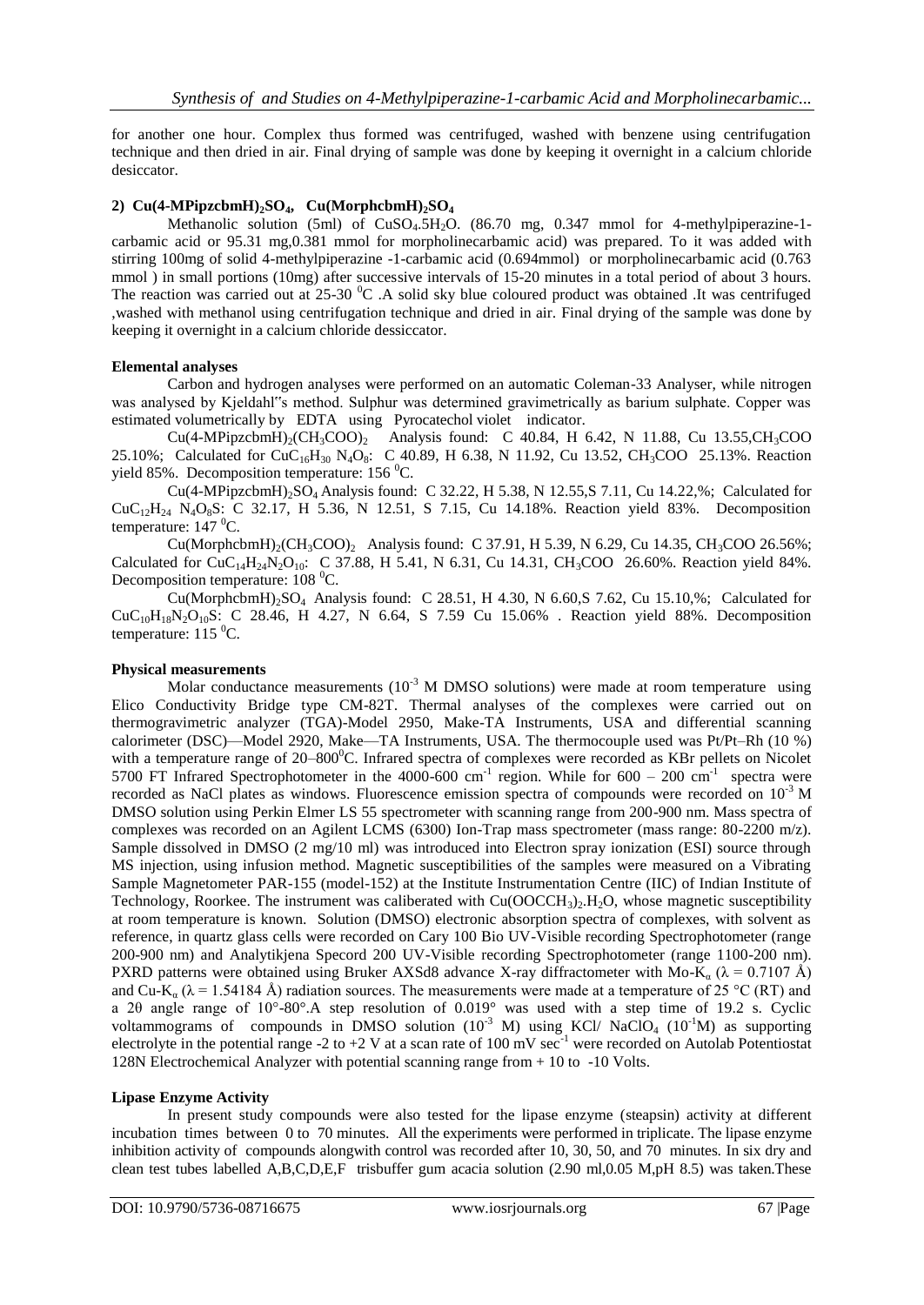were incubated in water bath at 45<sup>o</sup>C for 10 minutes, removed from the water bath and cooled to room temperature. Eighty microliter (80µl) of p-nitrophenyl palmitate (p-NPP) substrate solution was added to each test tube which were again incubated in water bath at  $45^{\circ}$ C for another 10 minutes. In another set of four clean and dry test tubes was taken 1mg of solid compound under study. Added 10 µl of steapsin lipase enzyme in each of these test tubes. The test tubes were numbered as 1,2,3,4 and were incubated at  $45^{\circ}$ C on water bath for 10,30, 50 and 70 minutes respectively. All the experiments were performed in triplicate. In another one clean and dry test tube 10 µl of steapsin lipase enzyme was taken and added the solution of test tube marked A into it. Then again incubated the test tube in water bath at 45<sup>0</sup>C for 10 minutes. The enzyme activity was arrested by keeping the reaction mixture at -80<sup>o</sup>C for about 5 minutes. Then A<sub>410</sub>nm of the solution was measured.Added the solutions of test tubes B,C,D,E into test tubes 1,2,3,4 after 10,30,50 and 70 minutes respectively., Test tubes were incubated in water bath at  $45^{\circ}$ C for 10 minutes. . The enzyme activity was arrested by keeping the reaction mixture at  $-80^{\circ}$ C for about 5 minutes. Then  $A_{410}$  of the solution was measured. The activity of enzyme was calculated with the help of formula

#### Activity of enzyme

 $\frac{Test(t) - Control(C)}{OD of Standard} \times Conc.$  of standard x  $\frac{1}{10}$  x Dilution factor x  $\frac{1}{Molecular weight of p - NPP}$ 

#### **III. Results And Discussion**

 $Cu(4-MPipzchmH)$ <sub>2</sub> $X_2$ ,  $Cu(MorphchmH)$ <sub>2</sub> $X_2$  ( $X = CH_3COO^2$ **and**  $X_2 = SO_4^2$  ) complexes were prepared by the following reactions



where  $X = CH_3COO^-$  when n=1 and  $X_2 = SO_4^{2-}$  when n = 5

These complexes do not melt but decompose between  $108^{\circ}$ C -156 $^{\circ}$ C and are sparingly soluble in methanol and ethanol but are fairly soluble in DMSO.

### **Molar conductance studies**

The  $10^{-3}$  M DMSO solution of complexes Cu(4-MPipzcbmH)<sub>2</sub>SO<sub>4</sub> and Cu(MorphcbmH)<sub>2</sub>SO<sub>4</sub> exhibit molar conductance values 20 ohm<sup>-1</sup>cm<sup>2</sup>mol<sup>-1</sup> and 19 ohm<sup>-1</sup>cm<sup>2</sup>mol<sup>-1</sup> respectively suggesting their nonelectrolytic nature. Whereas  $Cu(4-MPipzcbmH)<sub>2</sub>(CH<sub>3</sub>COO)<sub>2</sub>$  and  $Cu(MorphcbmH)<sub>2</sub>(CH<sub>3</sub>COO)<sub>2</sub>$  complexes show molar conductance values 146 ohm<sup>-1</sup>cm<sup>2</sup>mol<sup>-1</sup> and 172 ohm<sup>-1</sup>cm<sup>2</sup>mol<sup>-1</sup> respectively that support their 1:2 electrolytic behaviour

### **Thermal studies**

TG/DSC curve of Cu (MorphcbmH)<sub>2</sub>(CH<sub>3</sub>COO)<sub>2</sub> complex shows it decomposing in four steps (Figure-1,2 ). First step involves the elimination of two moles of acetic acid at a temperature of 65- 115°C with mass loss of 27.08% . Second step occurs at a temperature of 160 - 180°C with mass loss of 19.25% corresponding to loss of one mole of amine, i.e. morpholine . Third step involves removal of carbon dioxide molecule with mass loss of 9.98% between180 – 220 $^{\circ}$ C. Last step involves elimination of one mole each of morpholine and carbon monoxide with total mass loss of 25.50% between 220- 280°C (Table-1) . Species left as residue(18.1%) is CuO. DSC curve shows two endothermic peaks for first step at 80°C and 120°C , second step shows endothermic peak at 176°C . Fourth step is exothermic occurring at 275°C .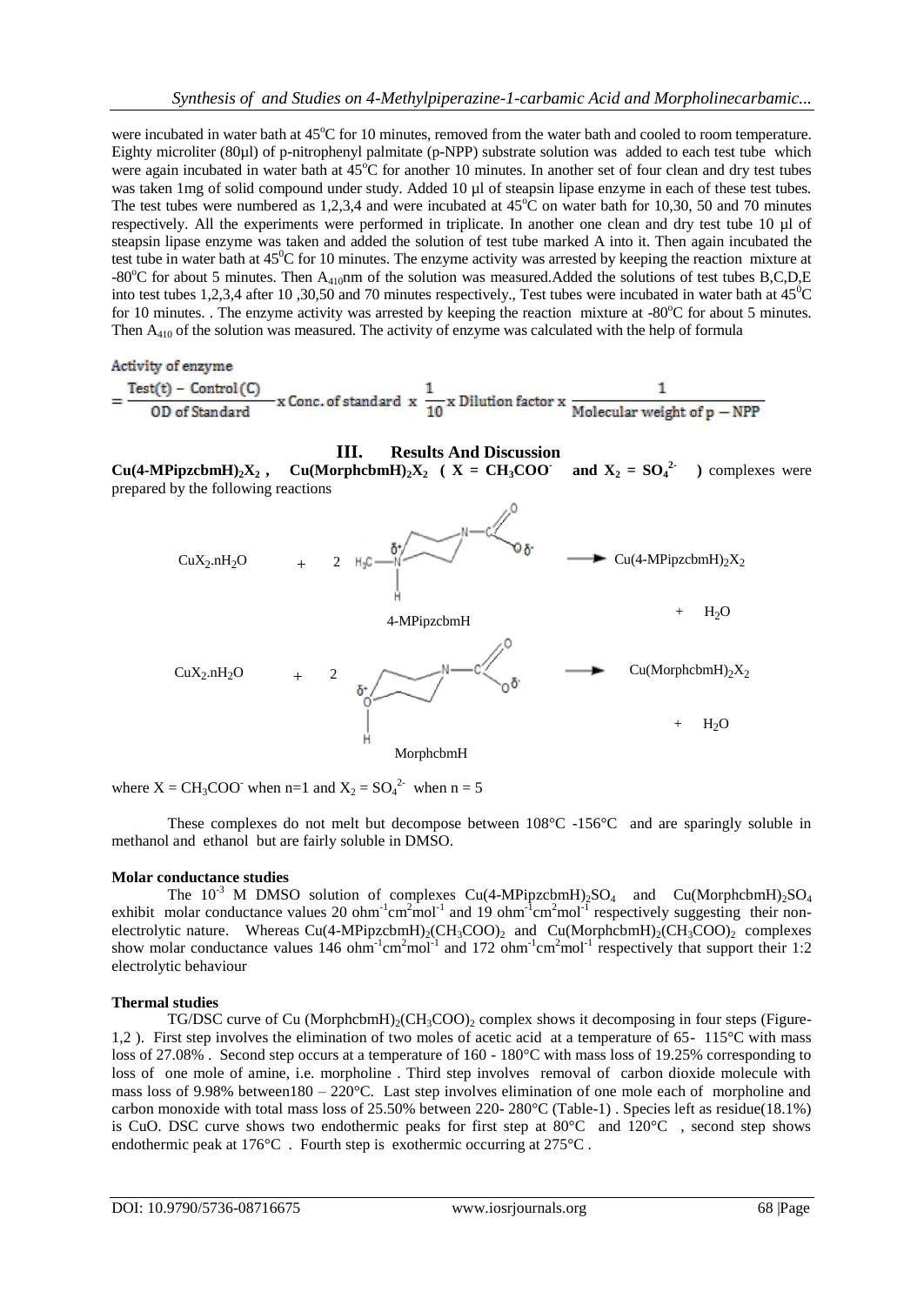A perusal of TG/DSC curves of complex  $Cu(MorphcbmH)_{2}SO_{4}$  is indicative of four step decomposition pattern(Figure-3,4). First stage decomposition in the temperature range  $40 - 95^{\circ}$ C corresponding to a mass loss of 15.10% has revealed a loss of one mole of sulphur dioxide . Second step occurs at a temperature of  $165 - 205^{\circ}$ C with mass loss of 16.20% corresponding to loss of one mole of H<sub>2</sub> and two moles of oxygen (O<sub>2</sub>). Third step decomposition involves elimination of four moles of ethylene, one mole of nitrogen  $(N_2)$  and one mole of carbon monoxide between  $205 - 325^{\circ}C$  with a total mass loss of 39.95%. Fourth step follows elimination of one mole of carbon dioxide between 325 – 575°C with mass loss of 10.35% . Residue, 18.17% corresponds to CuO (Table-1). DSC curve of complex shows three endothermic peaks at 60°C , 199°C and 270°C corresponding to first, second and third step respectively(Figure-4).



**Figure-2 DSC Curve of Cu (MorphcbmH)2(CH3COO)2**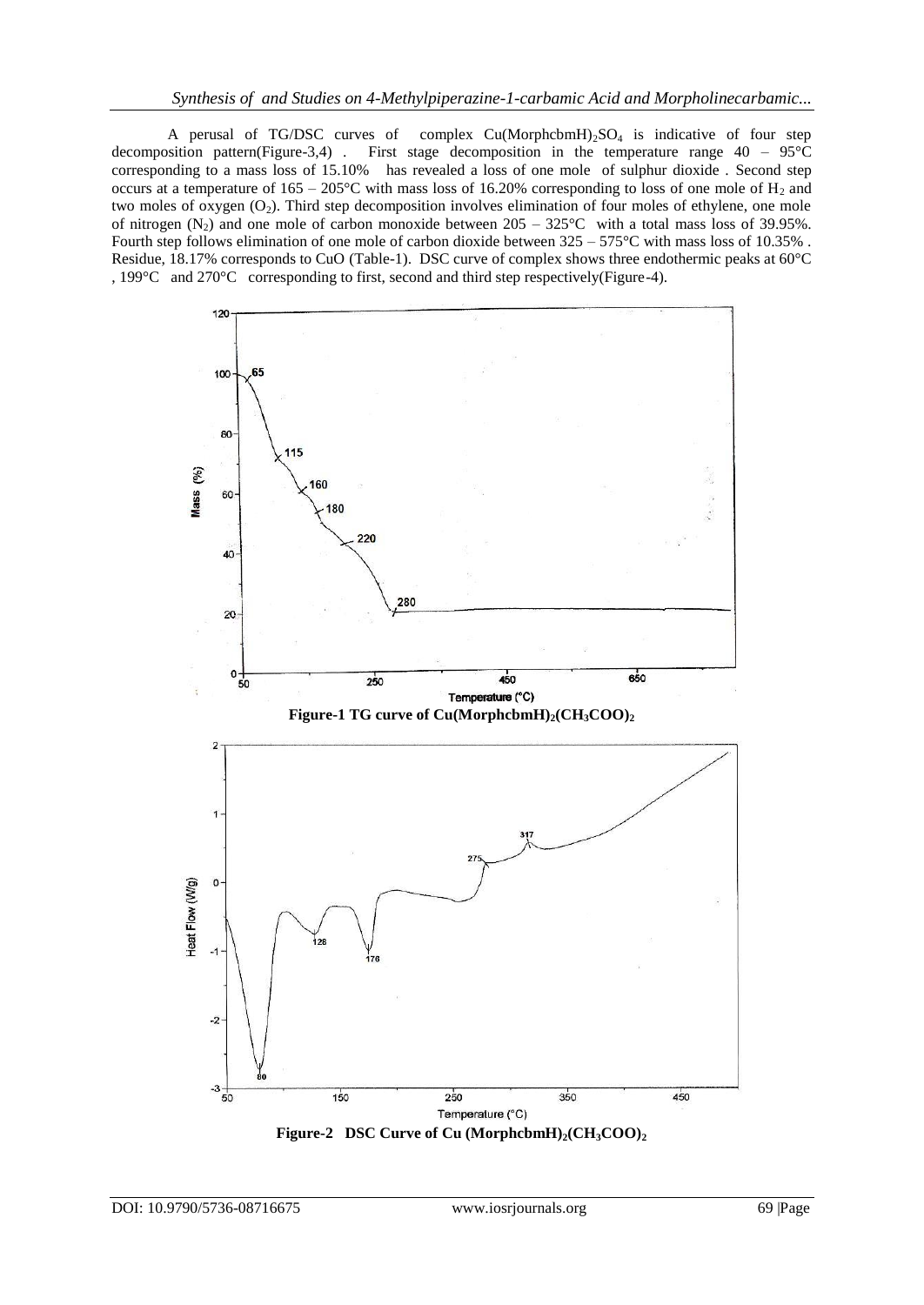

It has been observed that for TG/DSC patterns for the complexes under investigation experimental percent mass loss matches with the corresponding theoretical percent mass loss (Table-1) for their various stages of thermal decomposition which supports present thermal decomposition pattern is in relevance to literature reports.<sup>6b</sup>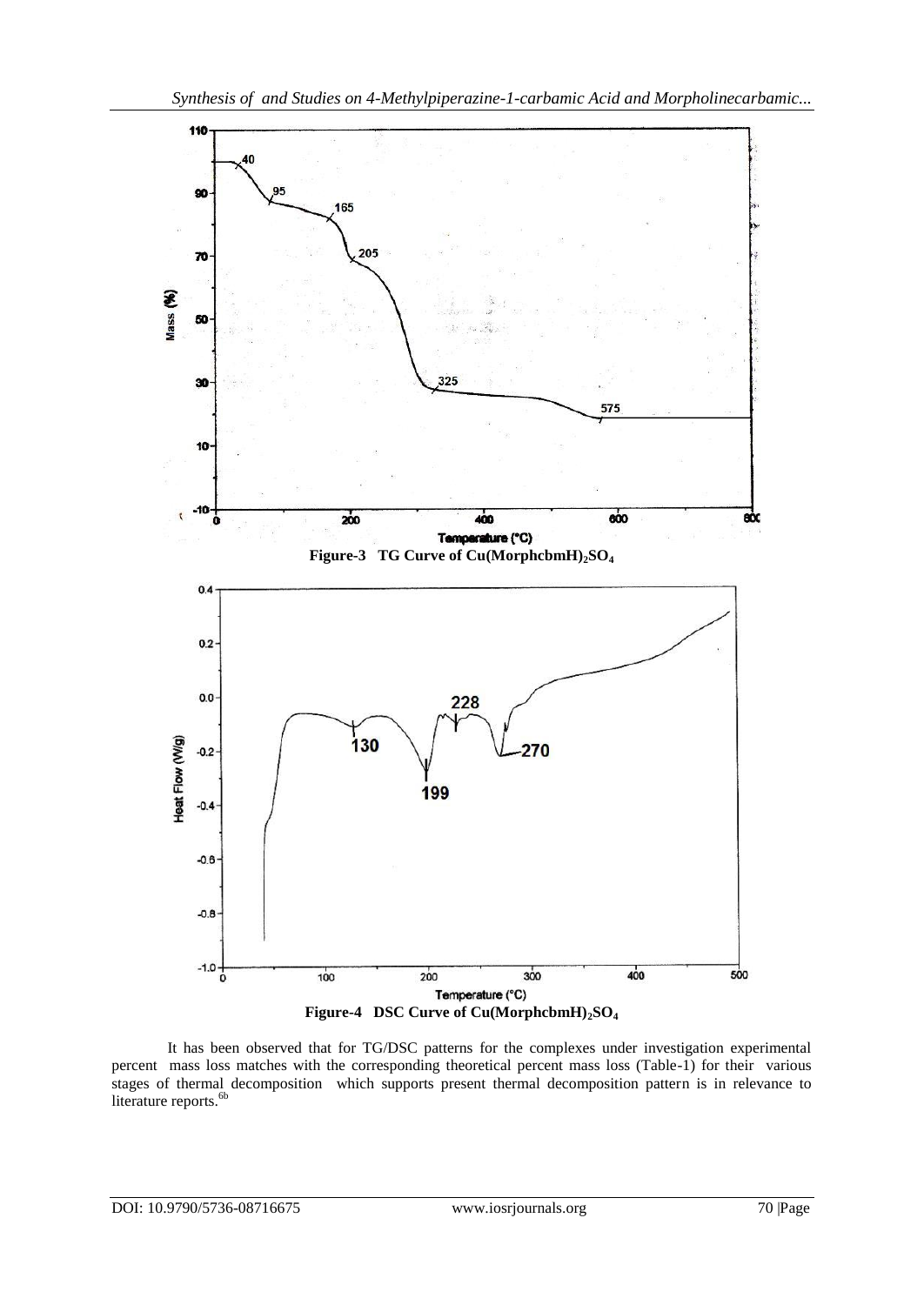|  |  |  |  |  | Synthesis of and Studies on 4-Methylpiperazine-1-carbamic Acid and Morpholinecarbamic |  |
|--|--|--|--|--|---------------------------------------------------------------------------------------|--|
|  |  |  |  |  |                                                                                       |  |
|  |  |  |  |  |                                                                                       |  |
|  |  |  |  |  |                                                                                       |  |

|                     | Table -1 Thermal Decomposition Data of Cu(MorphcbmH) <sub>2</sub> (CH <sub>3</sub> COO) <sub>2</sub> and Cu(MorphcbmH) <sub>2</sub> SO <sub>4</sub> |                           |                                                |                                  |                            |                                              |                                         |                              |                                              |                                     |                           |
|---------------------|-----------------------------------------------------------------------------------------------------------------------------------------------------|---------------------------|------------------------------------------------|----------------------------------|----------------------------|----------------------------------------------|-----------------------------------------|------------------------------|----------------------------------------------|-------------------------------------|---------------------------|
| Sr.<br>No<br>$\Box$ | Compound<br>Mol. Wt.                                                                                                                                | Sam<br>ple<br>Mass<br>/mg | Initial<br>Dec.<br>Temp<br>/ $^{\circ}{\rm C}$ | Stage<br>${\bf S}$<br>of<br>Dec. | TG<br>Temp.<br>$/ {}^{0}C$ | Mass<br>Loss%<br>(Mol. Wt.)<br>Exp.<br>Theo. | Theor.<br>Mass<br>Left $/$ %<br>Mol Wt. | Species<br>Lost              | Species<br>Formed                            | <b>DSC</b><br>Peak<br>$/ \ ^0\rm C$ | Natur<br>$\mathbf{e}$     |
| 1.                  | Cu(Morphcb<br>$mH$ <sub>2</sub> (CH <sub>3</sub> CO<br>$O)_2$<br>443.5                                                                              | 10.5<br>6                 | 65                                             | $1^{\rm st}$                     | $65-115$                   | 27.08<br>27.05<br>(120.11)<br>(120)          | 72.95<br>(323.16)                       | 2 CH <sub>3</sub> COOH       | Cu(MorphcbmH) <sub>2</sub>                   | 80,128                              | Endo,<br>Endo             |
|                     |                                                                                                                                                     |                           |                                                | 2 <sup>nd</sup>                  | $160 -$<br>180             | 19.25<br>19.39<br>(85.37)<br>(86)            | 53.56<br>(237.27)                       |                              | Cu(MorphcbmH)(<br>$CO2$ )                    | 176                                 | Endo                      |
|                     |                                                                                                                                                     |                           |                                                | 3 <sup>rd</sup>                  | 180-<br>220                | 9.98<br>9.92<br>(44.3)<br>(44)               | 43.64<br>(193.32)                       | CO <sub>2</sub>              | Cu(Morphcbm)                                 | $\Box$                              |                           |
|                     |                                                                                                                                                     |                           |                                                | 4 <sup>th</sup>                  | $220 -$<br>280             | 25.50<br>25.70<br>(113.09)<br>(114)          | 18.1<br>(80.18)                         | Ö.<br>CO                     | CuO                                          | 275                                 | $\mathop{\hbox{\rm Exo}}$ |
| 2.                  | Cu(Morphcb<br>$mH$ <sub>2</sub> SO <sub>4</sub><br>421.5                                                                                            | 11                        | 40                                             | 1 <sup>st</sup>                  | $40-95$                    | 15.10<br>15.18<br>(63.65)<br>(64)            | 84.82<br>(357.09)                       | SO <sub>2</sub>              | Cu(MorphcbmH) <sub>2</sub><br>O <sub>2</sub> | 60                                  | Endo                      |
|                     |                                                                                                                                                     |                           |                                                | 2 <sup>nd</sup>                  | $165 -$<br>205             | 16.20<br>16.37<br>(68.28)<br>(69)            | 68.45<br>(288.17)                       | $H_2$ , $2O_2$               |                                              | 199                                 | Endo                      |
|                     |                                                                                                                                                     |                           |                                                | 3 <sup>rd</sup>                  | $205 -$<br>325             | 39.95<br>39.85<br>(168.4)<br>(168)           | 28.60<br>(120.40)                       | $4 CH2= CH2$ ,<br>$N_2$ , CO |                                              | 270                                 | Endo                      |
|                     |                                                                                                                                                     |                           |                                                | 4 <sup>th</sup>                  | $325 -$<br>575             | 10.35<br>10.43<br>(43.62)<br>(44)            | 18.17<br>(76.49)                        | CO <sub>2</sub>              | CuO                                          | L,                                  |                           |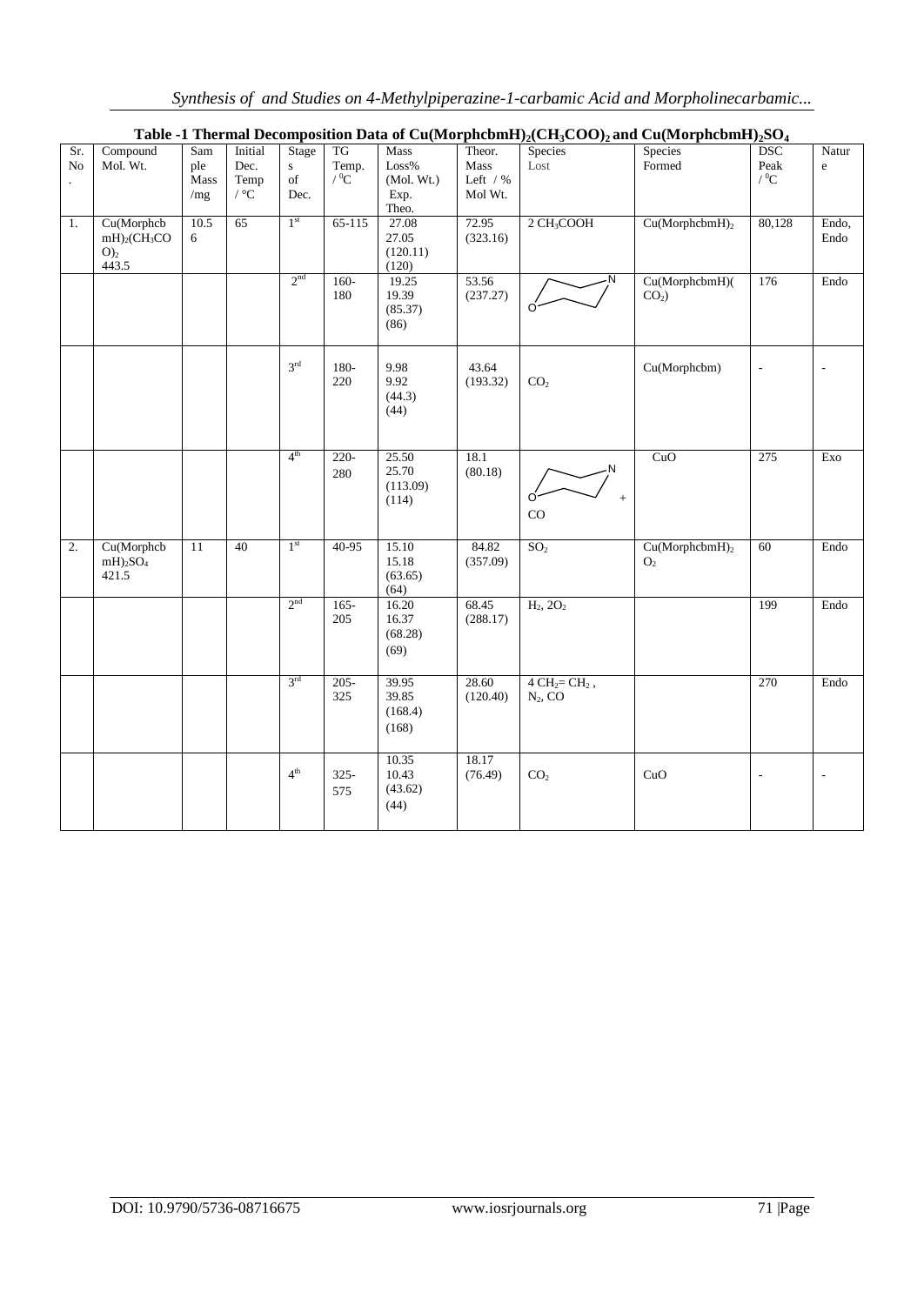# **Infrared spectral studies**

Various IR spectral band positions for Cu(4-MPipzcbmH)<sub>2</sub>X<sub>2</sub> and Cu(MorphcbmH)<sub>2</sub>X<sub>2</sub> (X =  $CH_3COO$ ,  $X_2 = SO_4$ ) have been grouped into three main frequency regions: (i) bands in the region 3431-3408 cm<sup>-1</sup> because of v(N-H)/O-H vibrations, (ii) bands in the region 1654- 1544 cm<sup>-1</sup> due to v( $\sim$ - $\overline{d}$   $\overline{d}$   $\overline{d}$  ) modes and (iii) bands in the region 436-397 cm<sup>-1</sup> due to  $v(M-O)$  vibrations. Observation of infrared absorption bands for Cu(4-MPipzcbmH)<sub>2</sub>X<sub>2</sub> and Cu(MorphcbmH)<sub>2</sub>X<sub>2</sub> (X = CH<sub>3</sub>COO, X<sub>2</sub> = SO<sub>4</sub>) reveals the non-coordinating nature for acetate ion and bridging bidentate coordination for sulphate ion (i.e.  $v_a (OCO)1603v_s v_s (OCO)1455$ vs  $\Delta$  148;  $v_1$  970 m  $v_2$  356 m  $v_3$  1108 vs, 1042 s  $v_4$  668 s, 618 s and  $v_3$  (OCO) 1558 vs  $v_3$  (OCO)1407 vs  $\Delta$ 151;  $v_1$  985 m  $v_2$  460 m  $v_3$  1137 s, 1085 s  $v_4$  640 s, 615 s respectively).

### **Fluorescence spectroscopy studies**

The fluorescent spectra of complexes, viz. Cu(4-MPipzcbmH)<sub>2</sub>X<sub>2</sub>, and Cu(MorphcbmH)<sub>2</sub>X<sub>2</sub>, (X = CH<sub>3</sub>COO and  $X_2 = SO_4$ ) display maximum emission wavelengths( $\lambda^{em}$ <sub>max</sub>) corresponding to blue light emission at 430-432 nm and 433 - 439 nm respectively, the excitation wavelength being same,i.e.370 nm for all compounds. A comparison of  $\lambda^{em}$ <sub>max</sub> data of free ligands (355 nm and 352 nm respectively) and their copper(II) complexes has revealed a red shift in emission peak values upon incorporation of metal ion into ligand moiety . Such a beahaviour has earlier been reported by Yan He et al.<sup>7</sup> The fluorescent emission intensities( $I_{em}$ ) for free ligands, 4-MPipzcbmH and MorphcbmH are 203 a.u. and 309 a.u. respectively. A dramatic decrease in emission intensities on complex formation for Cu(MorphcbmH)<sub>2</sub>X<sub>2</sub>, (X = CH<sub>3</sub>COO and X<sub>2</sub> = SO<sub>4</sub>) has been observed to fall at 156 and 108 a.u. whereas there is increase in emission intensities on complex formation for Cu(4-MPipzcbmH)<sub>2</sub>X<sub>2</sub>, (X = CH<sub>3</sub>COO and X<sub>2</sub> = SO<sub>4</sub>) and lie at 320 and 387 a.u. respectively. (I<sub>em</sub> 4-MPipzcbmH = 203 a.u. and  $I_{em}$  MorphcbmH = 309 a.u.) Furthermore, an increase in excitation intensity( $I_{ex}$ ) for above complexes i.e. 657 – 876 a.u. at  $\lambda^{ex}$ <sub>max</sub> = 370 nm has been observed as compared to that for free ligands, i.e. 4-MPipzcbmH and MorphcbmH:  $I_{ex} = 14$  and 171 a.u. respectively at  $\lambda^{ex}$ <sub>max</sub> = 290. It has been reported that degree of fluorescence quenching increases upon complex formation with metal ions, which have lower d-orbital electron numbers.<sup>8</sup> Quenching of fluorescence of ligand by transition metal ions during complex formation is a common phenomenon, which has been explained by processes , magnetic perturbation, redox-activity, and electronic energy transfer.

# **Mass spectral study**

The mass spectrum of  $Cu(4-MPipzcbmH)_{2}(CH_{3}COO)_{2}(Figure-5)$  shows the most intense (base) peak at m/z 256 corresponding to  $\text{[Cu}_2(\text{CO}_2)(\text{O}_2\text{CNCH}_2\text{CH}_3)^+$ . Mass fragmentation spectrum exhibits peculiar fragments at m/z 879 (50 %),m/z 795 (25 %), m/z 720 (50 %), m/z 636 (25 %), m/z 517 (25 %), m/z 459 (75 %) , m/z 418 (25 %), m/z 314 (50 %) and m/z 215 (37.5%) corresponding to ions:  $[Cu<sub>2</sub>(4-MPipzcbmH)<sub>3</sub>(4-1)$ Mpipzcbm)(CH<sub>3</sub>COO)<sub>3</sub>]<sup>+</sup>  $\text{[Cu}_2(4\text{-}MPipzcbmH)_3(O_2CNH)(CH_3COO)_3]^+$  $\left[\text{Cu}_2(4\text{-MPipzcbmH})_2(\text{CO}_2)(4\text{-}$  $M$ pipzcbm)(CH<sub>3</sub>COO)<sub>2</sub>]<sup>+</sup>  $\text{[Cu}_2(4\text{-}MPipzcbmH)_2(CO_2)(O_2CNH)(CH_3COO)_2]^+$ ,  $\text{[Cu}_2(4\text{-}MPipzcbmH)(CO_2)(4\text{-}PipzcbmH)]$ Mpipzcbm) $(CH_3COO)$ <sup>+</sup>,  $[Cu_2(4-MPipzcbmH)(CO_2)(O_2CNCH_2CH_3)(CH_3COO)]^+$ ,  $[Cu_2(4-MPipzcbmH)(CO_2)(O_2CNCH_2CH_3)(CH_3COO)]^+$ MPipzcbmH)(CO<sub>2</sub>)<sub>2</sub>(CH<sub>3</sub>COO)]<sup>+</sup>,[Cu<sub>2</sub>(4-Mpipzcbm)(CO<sub>2</sub>)]<sup>+</sup>and [Cu<sub>2</sub>(CO<sub>2</sub>)<sub>2</sub>]<sup>+</sup> respectively.

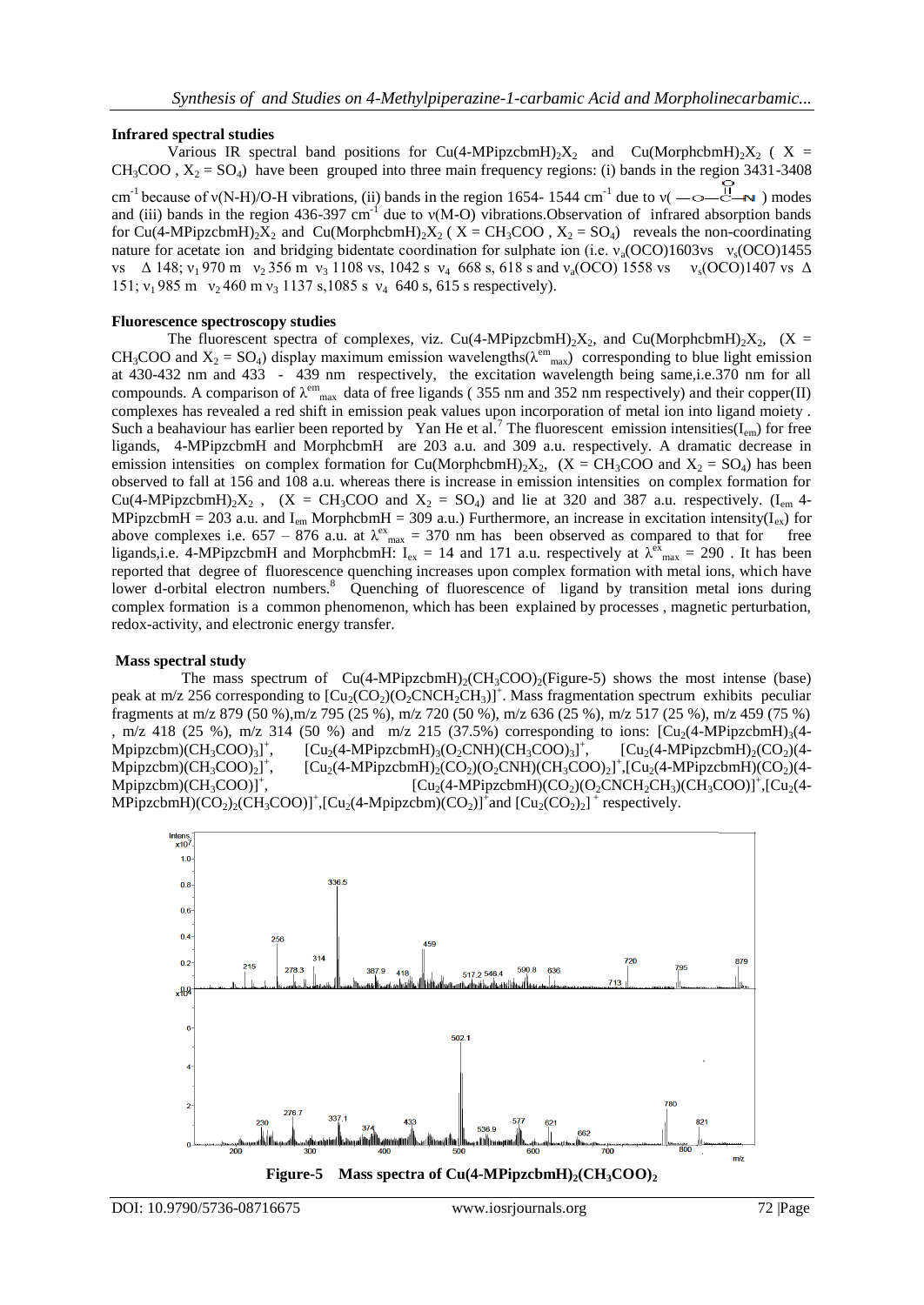#### **Magnetic study**

For 4-MPipzcbmH and MorphcbmH complexes of copper(II), viz.Cu(L)<sub>2</sub>X<sub>2</sub> ( L = 4-MPipzcbmH ,MorphcbmH and  $X = CH_3COO$  and  $X_2 = SO_4$  ) magnetic moment values at room temperature have been observed to lie in the range 1.87- 1.79 B.M. The values are indicative of the presence of one unpaired electron per copper(II) ion. Due to spin-orbit coupling magnetic moment values are higher than the spin-only value. Average magnetic moment of copper(II) complexes is not sensitive to stereochemistry. Magnetic anisotropy of the complexes is large and depends on nature of ligand fields surrounding the metal ion. For copper(II) carbamates, viz. Cu(4-MPipzcbmH)<sub>2</sub>(CH<sub>3</sub>COO)<sub>2</sub>, Cu(MorphcbmH)<sub>2</sub>(CH<sub>3</sub>COO)<sub>2</sub> and Cu(4-MPipzcbmH)<sub>2</sub>SO<sub>4</sub>, Cu(MorphcbmH)<sub>2</sub>SO<sub>4</sub> [CuO<sub>4</sub>X<sub>2</sub>] (X= CH<sub>3</sub>COO and X<sub>2</sub> = SO<sub>4</sub>) type of chromophore could be assigned on the basis of FTIR and ESMS studies thereby suggesting distorted tetragonal or distorted octahedral suggesting distorted tetragonal or distorted octahedral stereochemistry around copper(II) ion. Distorted octahedral, tetragonal and planar structures of complexes around copper(II) ion, have also been complimented from the observed range of magnetic moment values (1.87- 1.79B.M.) , For copper(II) carbamates under study, magnetic moment values correspond to those of other dinuclear copper(II) complexes in which spin-spin exchange interaction between two metal ions has been proposed and studied in detail  $^{9,10}$ .

#### **Electronic spectra**

In DMSO solution electronic absorption spectra of 4-MPipzcbmH complexes of copper(II), viz. Cu(4- MPipzcbmH)<sub>2</sub>X<sub>2</sub> (X=CH<sub>3</sub>COO and X<sub>2</sub>= SO<sub>4</sub>) exhibit two bands in the regions: Band I, 14084-14367 and 14580  $-$  14980 cm<sup>-1</sup> and Band II , 28571 and 27834 cm<sup>-1</sup>. For copper(II) MorphcbmH complexes, viz. Cu(MorphcbmH)<sub>2</sub>X<sub>2</sub> (X = CH<sub>3</sub>COO and X<sub>2</sub>= SO<sub>4</sub>) bands have been observed to lie in the range: Band I, 13927-14084 and 13123 - 13333  $cm^{-1}$  and Band II, 28735 and 28571  $cm^{-1}$ . Band I is considered to contain electronic transitions  $d_{xy} \to d_x^2 - y^2$  and  $(d_{xz}, d_{yz}) \to d_x^2 - y^2$  for copper(II) ion in tetragonally distorted octahedral environments. Band II which appears around 27834- 28735 cm<sup>-1</sup> is assigned to L→M charge transfer transition  $2p_{\pi} \rightarrow (d_{x}^{2}-g_{y}^{2})$ .

#### **X-ray diffraction studies**

PXRD pattern of  $Cu(MorphcbmH)<sub>2</sub>(CH<sub>3</sub>COO)<sub>2</sub>(Figure-6) exhibits sharp peaks with low value of full$ width at half maximum (FWHM) thus indicating their crystalline nature.<sup>11,12</sup> Using Debye-Scherrer equation<sup>11,12</sup> XRD crystallite sizes corresponding to a value of full width at half maximum (FWHM) for six peaks of high intensity at respective  $\theta$  values were calculated and the mean value was found to be 5.71 nm. The data (Table-2 ) shows that larger the crystallite size of the sample, the sharper is the peak, i.e. decrease in FWHM on the XRD pattern. The tabular data for Cu(MorphcbmH)<sub>2</sub>(CH<sub>3</sub>COO)<sub>2</sub> is in good agreement with that for the reported crystalline complexes, carbamates and agriculturally active organic compounds.<sup>13</sup>



**Figure -6 Powder XRD of Cu(MorphcbmH)** $2$ **(CH** $3$ **COO)** $2$ 

| <b>Table -2</b> ARD data of Cu(MorphebmH) <sub>2</sub> (CH <sub>3</sub> COO) <sub>2</sub> |           |           |                                                      |             |            |  |  |  |  |  |
|-------------------------------------------------------------------------------------------|-----------|-----------|------------------------------------------------------|-------------|------------|--|--|--|--|--|
| $Cu(MorphcbmH)2(CH3COO)2$                                                                 |           |           |                                                      |             |            |  |  |  |  |  |
| Sr.No                                                                                     | d Spacing | $2\theta$ | <b>Relative</b><br><b>Intensity</b><br>$\frac{0}{0}$ | <b>FWHM</b> | Dp<br>(nm) |  |  |  |  |  |
|                                                                                           | 5.529     | 16.029    | 93.82                                                | 0.344       | 4.24       |  |  |  |  |  |
| 2.                                                                                        | 3.305     | 26.973    | 70.19                                                | 0.196       | 7.58       |  |  |  |  |  |
| 3.                                                                                        | 4.757     | 18.651    | 49.99                                                | 0.295       | 4.97       |  |  |  |  |  |
| 4.                                                                                        | 3.979     | 22.342    | 49.15                                                | 0.246       | 6.00       |  |  |  |  |  |
| 5.                                                                                        | 2.764     | 32.386    | 42.51                                                | 0.196       | 7.70       |  |  |  |  |  |

6. 3.696 24.077 37.19 0.393 3.77

**Table -2 XRD data of Cu(MorphcbmH)2(CH3COO)<sup>2</sup>**

DOI: 10.9790/5736-08716675 www.iosrjournals.org 73 |Page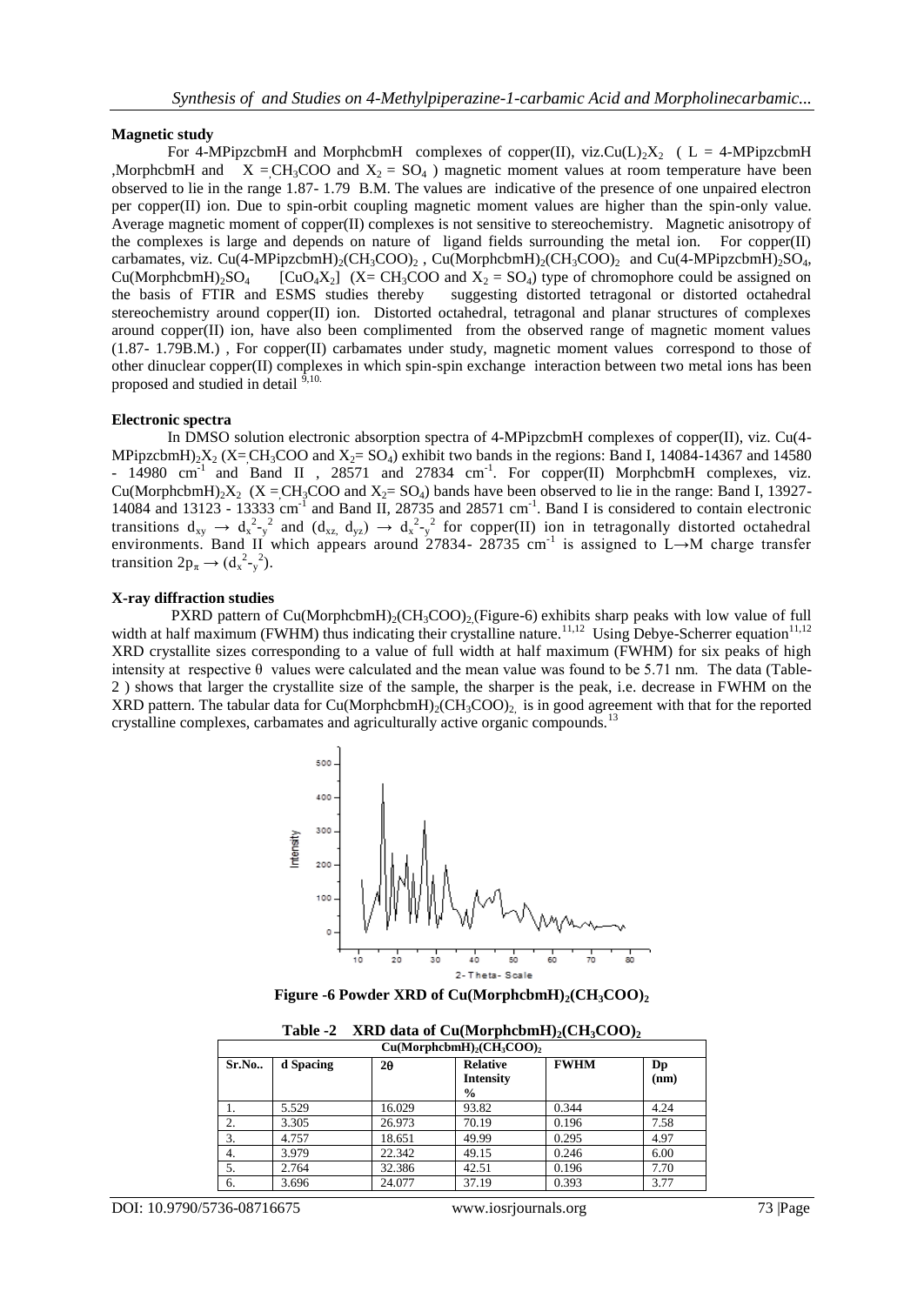# **Cyclic voltammetric study**

Cyclic voltammograms (10<sup>-3</sup> M DMSO solutions) of Cu(4-MPipzcbmH)<sub>2</sub>X<sub>2</sub> and Cu(MorphcbmH)<sub>2</sub>X<sub>2</sub>  $(X=CH_3COO$  and  $X_2=SO_4$ ) were recorded in presence of supporting electrolyte, KCl (10<sup>-1</sup>M) with scan rate 100 mVs<sup>-1</sup> and the potential range between -2.0 to 2.0V. Figure-7 shows cyclic voltammogram of Cu(MorphcbmH)<sub>2</sub>(CH<sub>3</sub>COO)<sub>2</sub>. The complexes Cu(L)<sub>2</sub>X<sub>2</sub> (X = CH<sub>3</sub>COO andX<sub>2</sub>= SO<sub>4</sub> and L = 4-MPipzcbmH and MorphcbmH ) show well-defined redox process corresponding to the formation of the Cu(II)/Cu(III) couple with anodic peak in the range,  $E_{pa} = 0.38 - 0.88$  V and the associated cathodic peak in range  $E_{pc} = 0.16 - 0.83$ V. This couple is found to be reversible with  $\Delta E = -0.08 - 0.22$  V and the ratio of anodic to cathodic peak currents,  $I_{pa}/I_{pc}$  =0.88-1.25 corresponding to a simple one-electron process.<sup>14</sup> Range of potential values of CV study for copper(II) complexes is well in agreement with that of literature data.<sup>15</sup>



**Figure -7: Cyclic Voltammogram of Cu(MorphcbmH)2(CH3COO)<sup>2</sup>**

### **Lipase activity assay**

Compounds Cu(4-MPipzcbmH)<sub>2</sub>X<sub>2</sub> and Cu(MorphcbmH)<sub>2</sub>X<sub>2</sub> (X=CH<sub>3</sub>COO andX<sub>2</sub>= SO<sub>4</sub>) were also tested for the lipase enzyme (steapsin) activity at different incubation times between 0 to 70 minutes. Results (Table-3 ) show that the activity of the lipase enzyme gets retarded in presence of the newly synthesized copper(II) compound of 4-MPipzcbmH and MorphcbmH. The activity of the lipase enzyme is maximum at zero minute(26.86- 31.65  $\mu$  mol/ml/min). When we add one milligram of compound to the lipase enzyme, then after 10 minutes its activity decreases  $(2.582 - 3.044 \mu \text{ mol/ml/min})$ . After 30,50 and 70 minutes the lipase enzyme activity further decreases as 0.823 to 1.286  $\mu$  mol/ml/min, 0.449 to 1.286  $\mu$  mol/ml/min and 0.258 to 0.968 µmol/ml/min respectively (Table-3). This shows that in presence of newly synthesized compounds, the activity of the lipase enzyme decreases with increase of time. Hence 4-MPizcbmH , MorphcbmH and its copper(II) compounds retard the lipase enzyme activity. The decrease in lipase activity with time is due to fact that carbamate compounds block the active site of the lipase enzyme.

| Copper(II) on Lipase Activity (µ mol/ml/min).            |                           |                           |                                  |                           |                                  |  |  |
|----------------------------------------------------------|---------------------------|---------------------------|----------------------------------|---------------------------|----------------------------------|--|--|
| <b>Chemical Compound</b>                                 | Lipase<br><b>Activity</b> | Lipase<br><b>Activity</b> | <b>Lipase</b><br><b>Activity</b> | Lipase<br><b>Activity</b> | <b>Lipase</b><br><b>Activity</b> |  |  |
|                                                          | $0 \text{ min}$           | $10 \text{ min}$          | <b>30 min</b>                    | <b>50 min</b>             | <b>70 min</b>                    |  |  |
| $Cu(4-MPipzcbmH)_{2}SO_{4}$                              | 27.07                     | 2.621                     | 0.823                            | 0.449                     | 0.258                            |  |  |
| $Cu(4-MPipzcbmH)$ <sub>2</sub> ( $CH3COO$ ) <sub>2</sub> | 26.86                     | 2.582                     | 0.858                            | 0.501                     | 0.345                            |  |  |
| $Cu(MorphcbmH)2SO4$                                      | 28.33                     | 2.765                     | 0.923                            | 0.678                     | 0.569                            |  |  |
| $Cu(MorphcbmH)_{2}(CH_{3}COO)_{2}$                       | 31.65                     | 3.044                     | 1.286                            | 1.286                     | 0.968                            |  |  |

**Table -3 Effect of 4-MPipzcbmH and MorphcbmH Complexes of Copper(II) on Lipase Activity (µ mol/ml/min).**